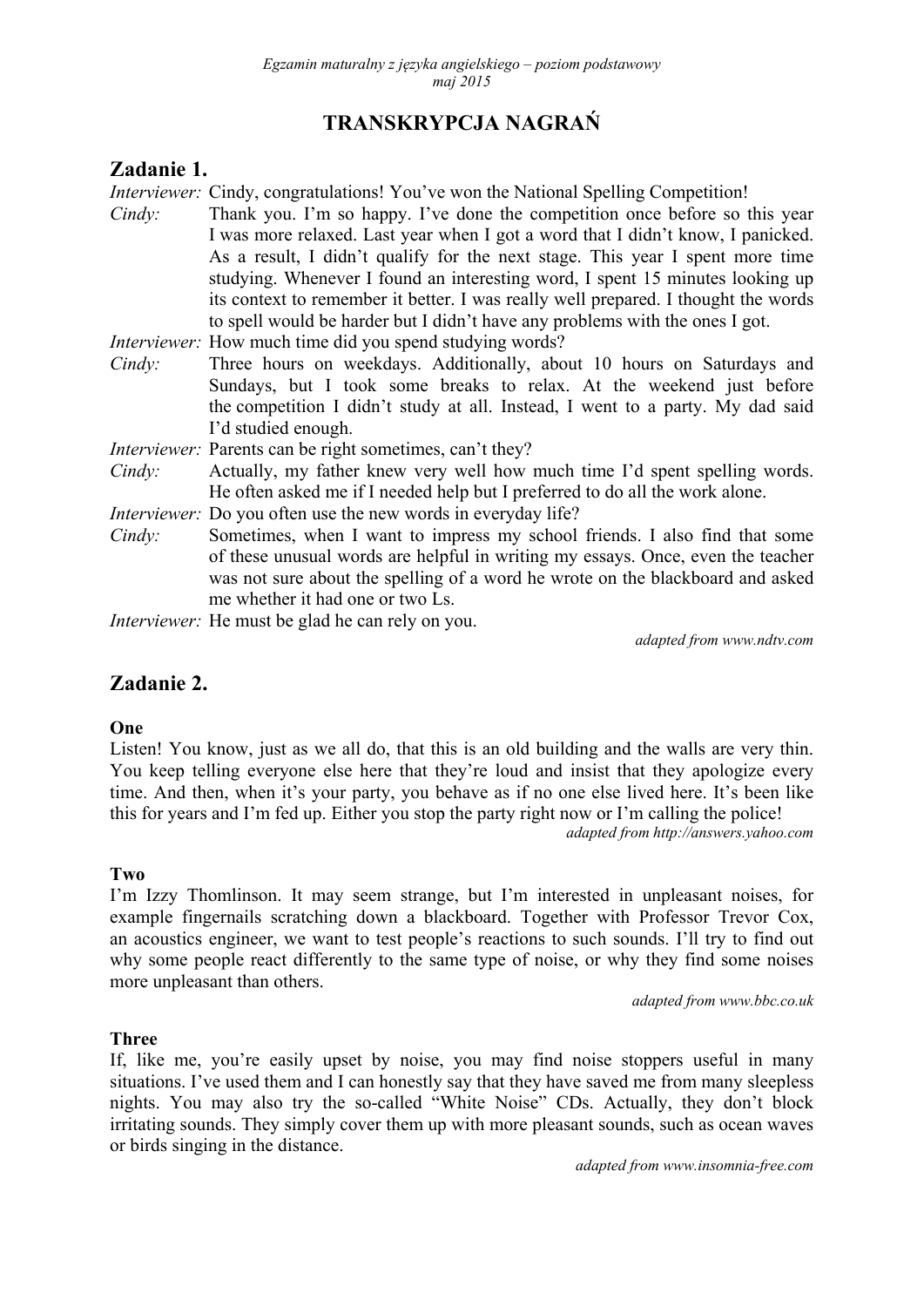#### *Egzamin maturalny z języka angielskiego – poziom podstawowy maj 2015*

# **Four**

Can you imagine trying to relax with planes flying low over your head day and night? This happened to me when we were away. The hotel we stayed in was fine, but when booking the trip we didn't know we would have to stay so close to the airport. Believe it or not, we had to stop talking when a plane was landing or taking off. Even car alarms sometimes went off when a 747 jumbo jet went over. We went there to relax and there was no chance!

*adapted from www.tripadvisor.com* 

# **Zadanie 3.**

## **One**

Next month we're starting our very first Group Fitness Programme. You can get all the details of the dates and activities included in the programme at the reception. The programme will be run by our best instructors. They've been with us for at least five years and have worked with different age groups. And if you join the programme today and pay for the first month, you'll get a free consultation with an expert specializing in healthy diets.

*adapted from www.holdcom.com* 

## **Two**

Well, it's not far from here. Drive straight on all the way down until you get to Central Avenue. There'll be a petrol station on your right. Then, take the first turning to the left and you'll see the shopping centre in the distance. If by any chance you miss it and get as far as the health club, it means you've gone too far. You'll have to turn back at the next roundabout. *tekst własny* 

## **Three**

Kate, it's Tim. Why aren't you answering? I know what you can do if your parents still don't want to let you redecorate your room. There is a computer program I've found on the Internet. It allows you to make a 3D version of a room. You'll have to measure everything first but I can help you with that. Then you can make a presentation for your parents. You'll show them what you'd like to do, how long it'll take, and how much it'll cost. Maybe they will agree. I'm on my way. I hope you're in.

*adapted from www.wikihow.com* 

## **Four**

*Woman:* Good morning. How can I help you, sir?

- *Man:* Well, I'm flying to Liverpool in about three hours. Could you tell me the quickest way to get to the airport?
- *Woman:* We have a free bus service here. The next bus leaves in 20 minutes, and it takes about 15 minutes to get to the airport.
- *Man:* Fantastic. I will check out and wait in the main hall. Will you please let me know when the bus arrives?
- *Woman:* Of course, sir. No problem. Can I have your room key, please?

*tekst własny*